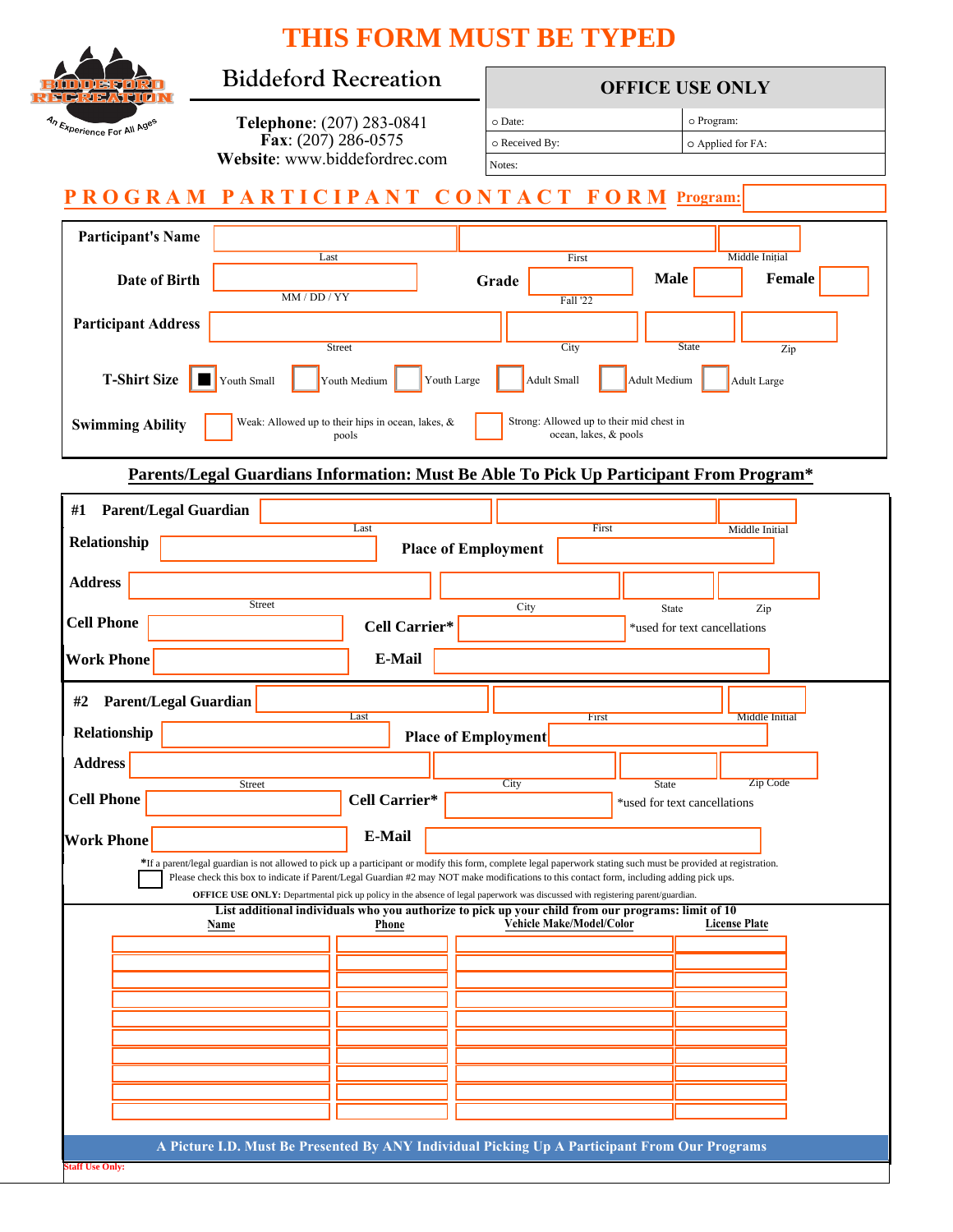## **THIS FORM MUST BE TYPED**